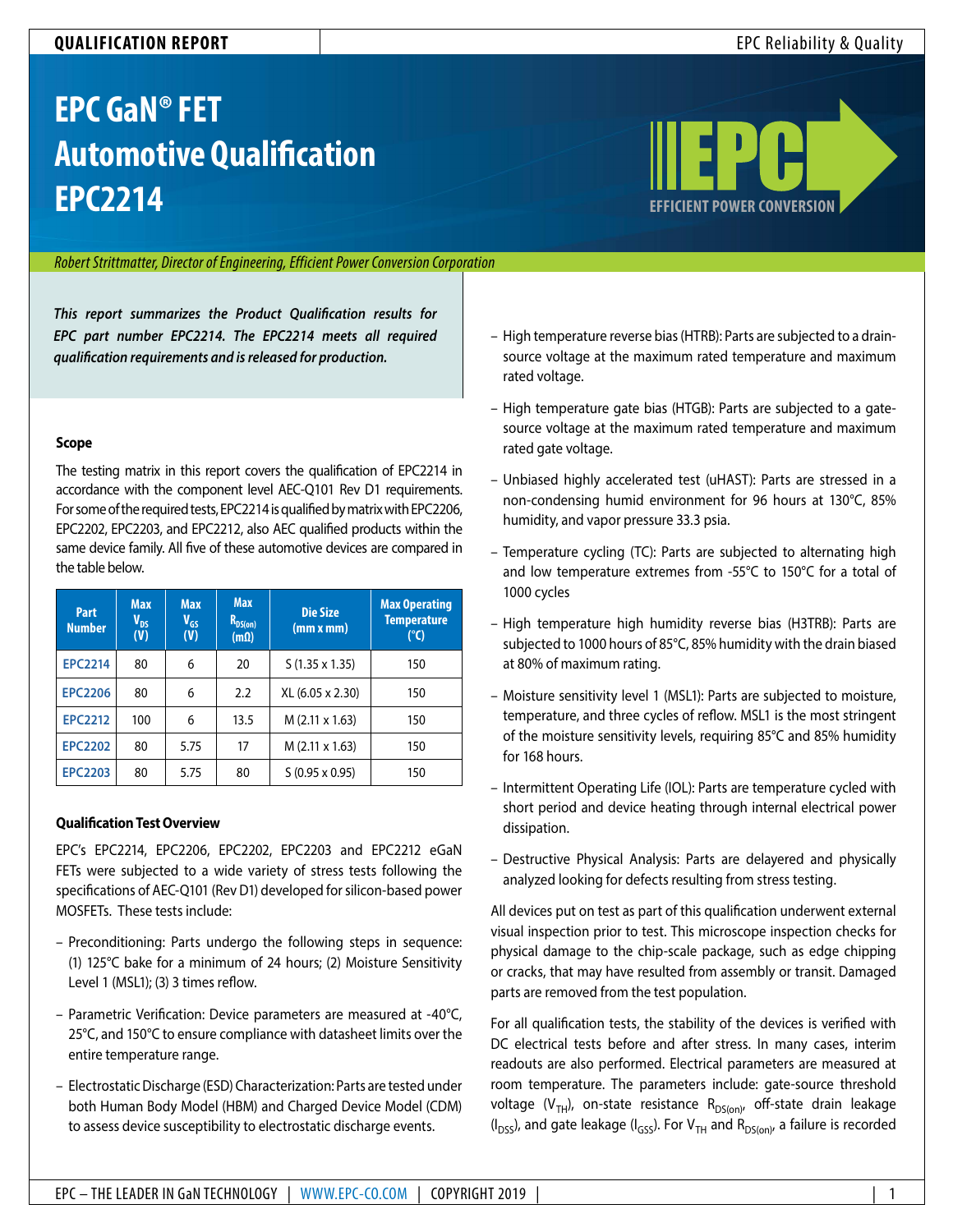# **QUALIFICATION REPORT Example 20 and 20 and 20 and 20 and 20 and 20 and 20 and 20 and 20 and 20 and 20 and 20 and 20 and 20 and 20 and 20 and 20 and 20 and 20 and 20 and 20 and 20 and 20 and 20 and 20 and 20 and 20 and 2**

when either of the following occurs: (i) the measurement exceeds the datasheet specifications; or (2) the measurement has changed by more than 20% of its initial value. For  $I_{DSS}$  and  $I_{GSS}$ , a failure is recorded if the measurement exceeds datasheet limit, or if it has increased by more than 5x during test. All testing requirements and specifications for AEC-Q101 (Rev D1) were followed.

For certain qualification tests, parts were mounted onto high Tg FR-4 (FR-5 or NP-175) or polyimide (Arlon 85NT) PCB adaptor cards. These cards simplify the process of post-screening and electrically stressing the parts. Adaptor cards (1.6 mm in thickness) with two copper layers were used. The top copper layer was 1 oz. or 2 oz., and the bottom copper layer was 1 oz. Kester NXG1 type 3 SAC305 solder no clean flux was used in mounting the part onto an adaptor card. After assembly, parts were either baked or flux-cleaned.

For other qualifications tests, including MSL1 and TC, parts were not mounted to adaptor cards. Electrical tests were performed using probe needles touching the solder pads of the bare die.

While the AEC-Q101 standard was developed for silicon devices, many of the environmental reliability tests apply directly to EPC's eGaN FETs for the following reasons:

1) eGaN devices consist of a very thin film of GaN/AlGaN grown on a standard silicon substrate. Thermo-mechanically, they behave the same as a standard silicon die.

2) eGaN devices are fabricated using mostly standard processes in a silicon CMOS foundry. These include internal metal layers, dielectric layers, vias, passivation, and bump processes.

For tests such as HTRB and HTGB, the distinct physics of failure of eGaN compared to MOSFETs requires further study in order to confidently project service life based on 1000 hours of accelerated stress testing. In these cases, EPC takes a three-prong approach to help automotive customers gain confidence the needs of their mission profile will be met:

- 1) EPC conducts standard AEC-Q101 qualification of eGaN FETs, following all requirements and standards exactly. This establishes a reliability baseline.
- 2) EPC conducts traditional accelerated voltage/temperature testing, which gives lifetime extrapolations under ordinary use conditions resulting from intrinsic failure mechanisms. Accelerated test results are available on the EPC website.
- 3) EPC conducts additional operating life testing in test circuits that emulate the stress conditions seen in the application environment. Examples include both LIDAR and dc-dc conversion. These tests are often designed and implemented in cooperation with the endusers. The tests are designed to directly verify that the service life of the eGaN product will exceed mission requirements (typically 10-15 years of continuous operation).

#### **High Temperature Reverse Bias**

Parts were subjected to 100% of the rated drain-source voltage at the maximum rated temperature (150°C) for a stress period of 1000 hours. As shown in Table 1 below, one lot of EPC2214 was stressed at 150°C for 1000 hours. This, in conjunction with the matrix of HTRB results from other in-family AEC products, satisfies AEC-Q101 requirements for a 80 V 150°C rating.

Parts were mounted on high Tg FR-4 adapter cards. Testing was conducted in accordance with MIL-STD-750-1 (M1038 Method A). This standard requires the parts to be under bias during temperature ramp up and cool down. In addition, post-screening must occur within 24 hours after bias has been removed.

| <b>Stress Test</b> | <b>Part Number</b> | <b>Voltage</b><br>(V) | <b>Die Size</b><br>(mm x mm) | <b>Test Condition</b>                        | # of Failure | <b>Sample Size</b><br>$(\text{unit } x \text{ lot})$ | <b>Duration</b><br>(Hrs) |
|--------------------|--------------------|-----------------------|------------------------------|----------------------------------------------|--------------|------------------------------------------------------|--------------------------|
| <b>HTRB</b>        | <b>EPC2214</b>     | 80                    | $S(1.35 \times 1.35)$        | T = 150 $\degree$ C, V <sub>DS</sub> = 80 V  | 0            | $77 \times 1$                                        | 1000                     |
| <b>HTRB</b>        | <b>EPC2206</b>     | 80                    | XL (6.05 x 2.30)             | T = 150 $^{\circ}$ C, V <sub>DS</sub> = 80 V | 0            | $77 \times 3$                                        | 1000                     |
| <b>HTRB</b>        | <b>EPC2212</b>     | 100                   | M (2.11 x 1.63)              | T = 150 $\degree$ C, V <sub>DS</sub> = 100 V |              | $77 \times 3$                                        | 1000                     |
| <b>HTRB</b>        | <b>EPC2202</b>     | 80                    | M (2.11 x 1.63)              | T = 150 $\degree$ C, V <sub>DS</sub> = 80 V  |              | 77x3                                                 | 1000                     |
| <b>HTRB</b>        | <b>EPC2203</b>     | 80                    | $S(0.95 \times 0.95)$        | T = 150 $^{\circ}$ C, V <sub>DS</sub> = 80 V |              | $77 \times 3$                                        | 1000                     |

*Table 1. High Temperature Reverse Bias Test*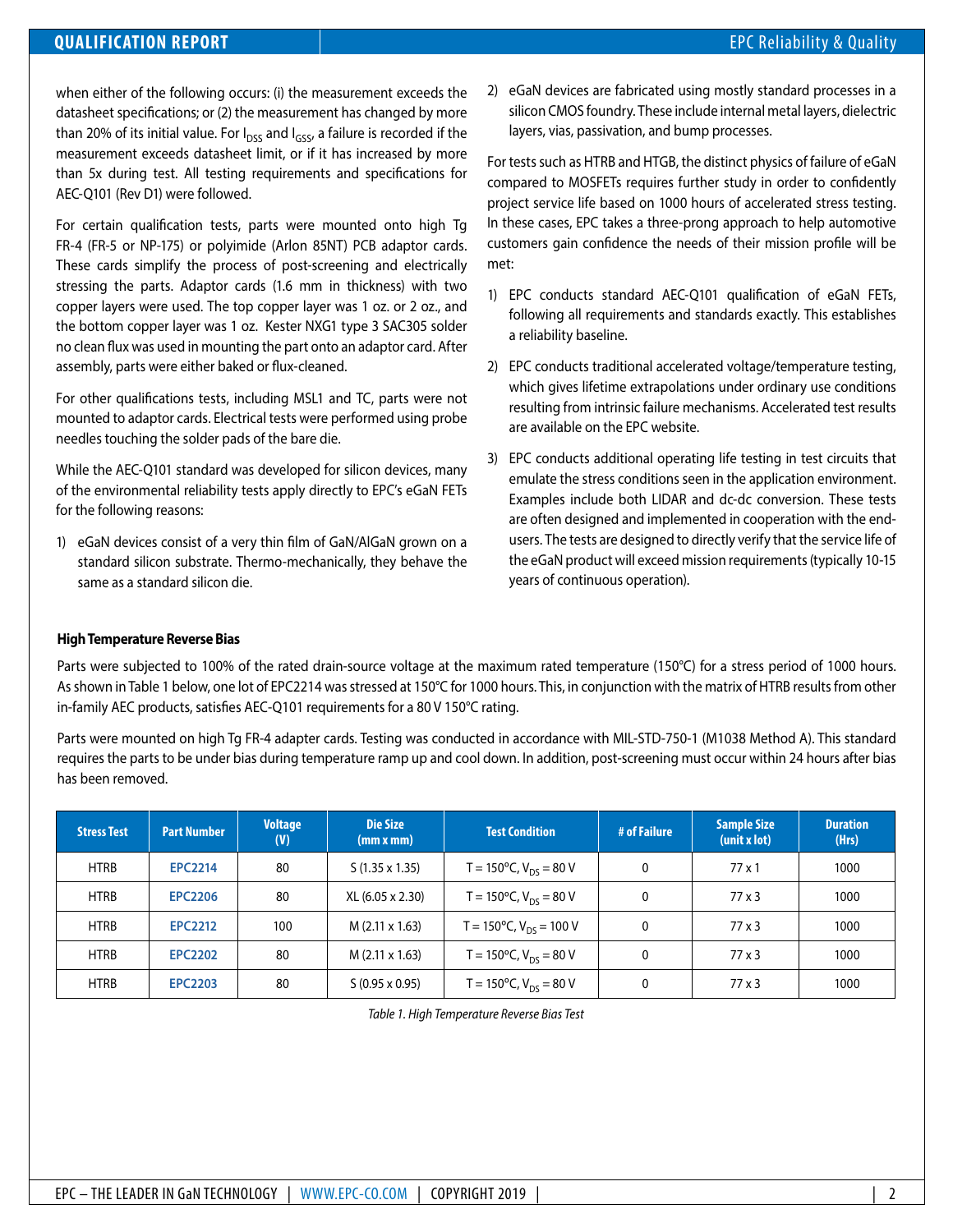# **High Temperature Gate Bias**

Parts were subjected to maximum rated gate-source bias at the maximum rated temperature (150°C) for a stress period of 1000 hours. As shown in Table 2, one lot of EPC2214 was stressed at 6 V and 150°C for 1000 hours. This, in conjunction with the matrix of HTGB results from other in-family AEC products, satisfies AEC-Q101 requirements for a 6 V 150°C rating.

Parts were mounted on high Tg FR-4 adapter cards. Testing was conducted in accordance with JESD22-A108. This standard requires the parts to be under bias during temperature ramp up and cool down. In addition, post-screening must occur within 96 hours after bias has been removed.

| <b>Stress Test</b> | <b>Part Number</b> | <b>Voltage</b><br>(V) | Die Size<br>(mm x mm) | <b>Test Condition</b>                         | # of Failure | <b>Sample Size</b><br>$(\text{unit } x \text{ lot})$ | <b>Duration</b><br>(Hrs) |
|--------------------|--------------------|-----------------------|-----------------------|-----------------------------------------------|--------------|------------------------------------------------------|--------------------------|
| <b>HTGB</b>        | <b>EPC2214</b>     | 80                    | $S(1.35 \times 1.35)$ | T = 150°C, $V_{GS}$ = 6.0 V                   |              | $77 \times 1$                                        | 1000                     |
| <b>HTGB</b>        | <b>EPC2206</b>     | 80                    | XL (6.05 x 2.30)      | $T = 150^{\circ}$ C, V <sub>GS</sub> = 6.0 V  |              | $77 \times 3$                                        | 1000                     |
| <b>HTGB</b>        | <b>EPC2212</b>     | 100                   | $M(2.11 \times 1.63)$ | T = 150 $\degree$ C, V <sub>GS</sub> = 6.0 V  |              | 77x3                                                 | 1000                     |
| <b>HTGB</b>        | <b>EPC2202</b>     | 80                    | $M(2.11 \times 1.63)$ | T = 150 $\degree$ C, V <sub>GS</sub> = 5.75 V |              | $77 \times 3$                                        | 1000                     |
| <b>HTGB</b>        | <b>EPC2203</b>     | 80                    | $S(0.95 \times 0.95)$ | T = 150 $\degree$ C, V <sub>GS</sub> = 5.75 V |              | $77 \times 3$                                        | 1000                     |

*Table 2. High Temperature Gate Bias Test*

### **Unbiased Highly Accelerated Test**

Parts were subjected to 96 hours at a temperature of 130°C, relative humidity of 85%, and vapor pressure of 33.3 psia. As summarized in Table 3 below, one lot of EPC2214 was tested. This, in conjunction with the matrix of uHAST results from in-family EPC2206, EPC2202, and EPC2203, satisfies the AEC-Q101 requirements.

Parts were not mounted onto PCB adapter cards. Instead, they were loaded into trays and underwent pre-conditioning prior to uHAST as required by AEC-Q101. Parametric pre- and post-screening was conducted using probe needles touching down on the solder bumps.

| <b>Stress Test</b> | <b>Part Number</b> | <b>Voltage</b><br>(V) | Die Size<br>(mm x mm) | <b>Test Condition</b>                         | # of Failure | <b>Sample Size</b><br>(unit x lot) | <b>Duration</b><br>(Hrs) |
|--------------------|--------------------|-----------------------|-----------------------|-----------------------------------------------|--------------|------------------------------------|--------------------------|
| uHAST              | <b>EPC2214</b>     | 80                    | $S(1.35 \times 1.35)$ | T = 130 °C, RH = 85%, VP = 33.3 psia          | 0            | $77 \times 1$                      | 96                       |
| uHAST              | <b>EPC2212</b>     | 80                    | XL (6.05 x 2.30)      | $T = 130^{\circ}$ C, RH = 85%, VP = 33.3 psia | 0            | $77 \times 3$                      | 96                       |
| uHAST              | <b>EPC2202</b>     | 80                    | $M(2.11 \times 1.63)$ | T = 130°C, RH = 85%, VP = 33.3 psia           | 0            | $77 \times 3$                      | 96                       |
| uHAST              | <b>EPC2203</b>     | 80                    | $S(0.95 \times 0.95)$ | T = 130 °C, RH = 85%, VP = 33.3 psia          | 0            | $77 \times 3$                      | 96                       |

*Table 3. Unbiased Highly Accelerated Test*

### **Temperature Cycling**

Parts were subjected to temperature cycling between -55°C and +150°C for a total of 1000 cycles. A minimum of 5 minutes dwell time and 2-3 cycles per hour were used in accordance with the JEDEC Standard JESD22A104 Condition B. All parts went through pre-conditioning prior to TC.

One lot of EPC2214 passed 1000 cycles, with bare die (package) loaded into trays. This, in conjunction with the AEC temperature cycling results shown in the Table 4, satisfies the AEC requirements.

| <b>Stress Test</b> | <b>Part Number</b> | <b>Voltage</b><br>(V) | Die Size<br>(mm x mm) | <b>Test Condition</b>        | $#$ of<br><b>Failure</b> | <b>Sample Size</b><br>(unit x lot) | <b>Duration</b><br>(Cys) | <b>Format</b>    |
|--------------------|--------------------|-----------------------|-----------------------|------------------------------|--------------------------|------------------------------------|--------------------------|------------------|
| <b>TC</b>          | <b>EPC2214</b>     | 80                    | $S(1.35 \times 1.35)$ | -55 to $+150^{\circ}$ C, Air | $\mathbf{0}$             | $77 \times 1$                      | 1000                     | <b>Bare Die</b>  |
| <b>TC</b>          | <b>EPC2206</b>     | 80                    | XL (6.05 x 2.30)      | -55 to $+150^{\circ}$ C, Air | 0                        | $77 \times 3$                      | 1000                     | Bare Die         |
| <b>TC</b>          | <b>EPC2206</b>     | 80                    | XL (6.05 x 2.30)      | -55 to $+150^{\circ}$ C, Air | 0                        | $48 \times 1$                      | 1000                     | PCB (Arlon 85NT) |
| <b>TC</b>          | <b>EPC2202</b>     | 80                    | $M(2.11 \times 1.63)$ | -55 to $+150^{\circ}$ C, Air | 0                        | $77 \times 3$                      | 1000                     | <b>Bare Die</b>  |
| <b>TC</b>          | <b>EPC2203</b>     | 80                    | $S(0.95 \times 0.95)$ | $-55$ to $+150$ °C, Air      | $\mathbf{0}$             | $77 \times 3$                      | 1000                     | <b>Bare Die</b>  |
| <b>TC</b>          | <b>EPC2202</b>     | 80                    | $M(2.11 \times 1.63)$ | -55 to $+150^{\circ}$ C. Air | $\mathbf{0}$             | $77 \times 2$                      | 1000                     | PCB (Arlon 85NT) |
| <b>TC</b>          | <b>EPC2202</b>     | 80                    | $M(2.11 \times 1.63)$ | -55 to $+150^{\circ}$ C, Air | $\mathbf{0}$             | $77 \times 2$                      | 500                      | PCB (FR5)        |
| TC                 | <b>EPC2203</b>     | 80                    | $S(0.95 \times 0.95)$ | -55 to +150°C, Air           | 0                        | $77 \times 2$                      | 500                      | PCB (FR5)        |

*Table 4. Temperature Cycling Test*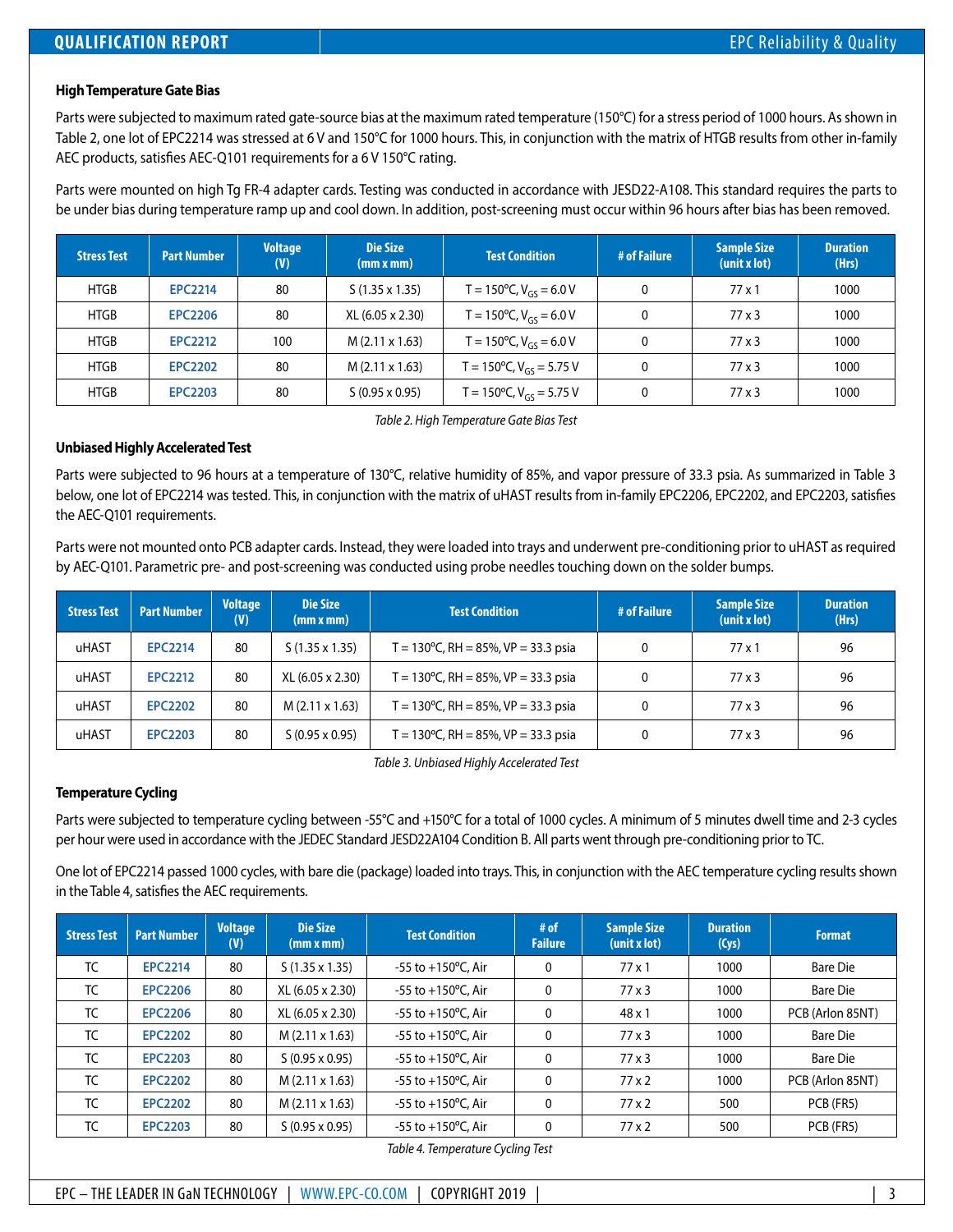#### **High Temperature High Humidity Reverse Bias**

Parts were subjected to a drain-source bias of 80% maximum voltage rating, 85% RH and 85°C for a stress period of 1000 hours. The testing was done in accordance with the JEDEC Standard JESD22-A101, as required by AEC-Q101. All parts were mounted on FR4 adaptor boards. All parts went through pre-conditioning before H3TRB. Test results are summarized in Table 5. One lot of EPC2214 passed 1000 hours stress at 64 V. Table 5 also shows data for EPC2203 (small), EPC2202 (medium), EPC2212 (medium) and EPC2206 (extra-large) within the same device family.

| <b>Stress Test</b> | <b>Part Number</b> | <b>Voltage</b><br>(V) | <b>Die Size</b><br>(mm x mm) | <b>Test Condition</b>               | # of Failure | <b>Sample Size</b><br>(unit x lot) | <b>Duration</b><br>(Hrs) |
|--------------------|--------------------|-----------------------|------------------------------|-------------------------------------|--------------|------------------------------------|--------------------------|
| H3TRB              | <b>EPC2214</b>     | 80                    | $S(1.35 \times 1.35)$        | T = 85°C, RH = 85%, $V_{DS}$ = 64 V | $\mathbf{0}$ | $77 \times 1$                      | 1000                     |
| H3TRB              | <b>EPC2206</b>     | 80                    | XL (6.05 x 2.30)             | T = 85°C, RH = 85%, $V_{DS}$ = 64 V | 0            | $77 \times 3$                      | 1000                     |
| H3TRB              | <b>EPC2212</b>     | 100                   | $M(2.11 \times 1.63)$        | T = 85°C, RH = 85%, $V_{DS}$ = 80 V | 0            | 77 x 3                             | 1000                     |
| H3TRB              | <b>EPC2202</b>     | 80                    | $M(2.11 \times 1.63)$        | T = 85°C, RH = 85%, $V_{DS}$ = 64 V | 0            | $77 \times 5$                      | 1000                     |
| H3TRB              | <b>EPC2203</b>     | 80                    | $S(0.95 \times 0.95)$        | T = 85°C, RH = 85%, $V_{DS}$ = 64 V |              | $77 \times 3$                      | 1000                     |

*Table 5. High Temperature High Humidity Reverse Bias Test*

#### **Moisture Sensitivity Level 1**

MSL1 test results are summarized in Table 6. Parts were subjected to 85% RH at 85°C for a soak period of 168 hours. Within 4 hours after the soak, the parts underwent three cycles of Pb-free reflow in accordance with the IPC/JEDEC joint Standard J-STD-020. These conditions correspond to a moisture sensitivity level 1, the most stringent level of moisture sensitivity testing. For this testing, devices were either attached to PCB test coupons, or tested in bare die format. (For bare die, pre-screen and post-screen were performed using probe needles to contact the solder pads of the bare die). EPC2214 is qualified by matrix (similarity) with in-family products EPC2202, EPC2203, and EPC2206.

| <b>Stress</b><br><b>Test</b> | <b>Part Number</b> | <b>Voltage</b><br>(V) | <b>Die Size</b><br>(mm x mm) | <b>Test Condition</b>                        | # of Failure | <b>Sample Size</b><br>$(\text{unit } x \text{ lot})$ | <b>Duration</b><br>(Hrs) | <b>Format</b>   |
|------------------------------|--------------------|-----------------------|------------------------------|----------------------------------------------|--------------|------------------------------------------------------|--------------------------|-----------------|
| MSL <sub>1</sub>             | <b>EPC2206</b>     | 80                    | XL (6.05 x 2.30)             | $T = 85^{\circ}$ C, RH = 85%, 3x reflow      | 0            | $77 \times 4$                                        | 168                      | PCB (FR-4)      |
| MSL1                         | <b>EPC2206</b>     | 80                    | XL (6.05 x 2.30)             | $T = 85^{\circ}$ C, RH = 85%, 3x reflow      | 0            | $77 \times 3$                                        | 168                      | <b>Bare Die</b> |
| MSL <sub>1</sub>             | <b>EPC2202</b>     | 80                    | $M(2.11 \times 1.63)$        | $T = 85^{\circ}$ C, RH = 85%, 3x reflow      | 0            | $77 \times 3$                                        | 168                      | <b>Bare Die</b> |
| MSL <sub>1</sub>             | <b>EPC2203</b>     | 80                    | $S(0.95 \times 0.95)$        | $\Gamma = 85^{\circ}$ C, RH = 85%, 3x reflow | 0            | 77x3                                                 | 168                      | <b>Bare Die</b> |

*Table 6. Moisture Sensitivity Level Test Note* - EPC2214 is qualified by matrix.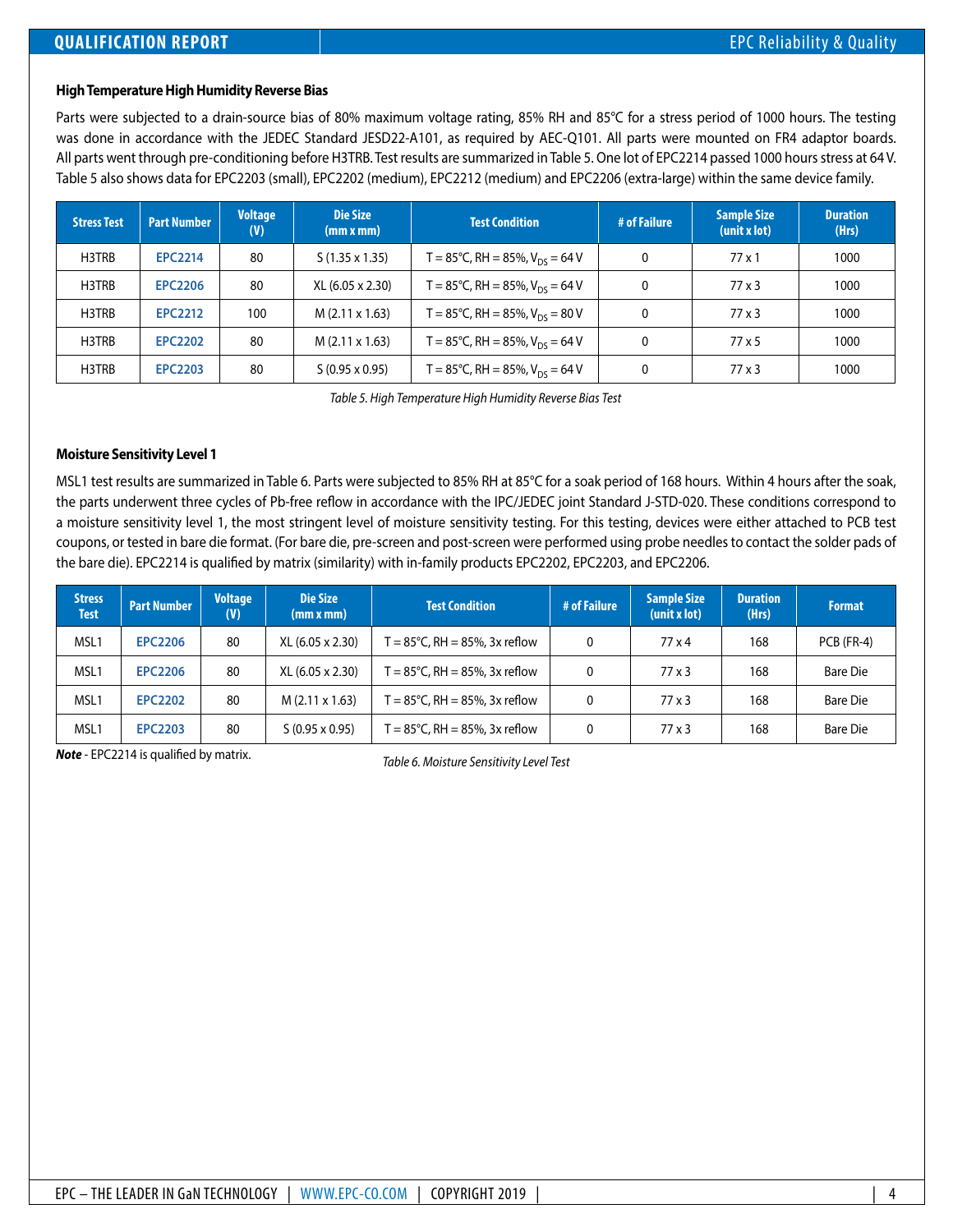# **Destructive Physical Analysis**

In accordance with AEC-Q101 requirements, two EPC2214 parts were selected for physical analysis after successfully completing H3TRB testing. The physical analysis was conducted in three steps: (1) removal of die from PCB adapter card; (2) chemical removal of solder bumps/bars; (3) removal of top-layer passivation layers via dry etch. After each step, a high magnification optical microscope inspection was performed. No damage or abnormalities were observed resulting from the environmental stress testing.

# **Electrostatic Discharge (ESD) Sensitivity**

EPC2214 was tested for ESD sensitivity using both the human body model (HBM) and charged device model (CDM). Testing was conducted according to AEC Q101-001 and Q101-005 standards. Device parameters were measured before and after ESD testing. Results are shown in Table 7 below. EPC2214 passed HBM with a 500 V rating, and CDM with a 1000 V rating. ESD results for in-family products EPC2202, EPC2203, and EPC2206 are shown in the table as well.

| <b>Stress Test</b> | <b>Part Number</b> | <b>Voltage</b><br>(V) | <b>Die Size</b><br>(mm x mm) | <b>Test Condition</b> | # of Failure | <b>Sample Size</b><br>(unit x lot) |
|--------------------|--------------------|-----------------------|------------------------------|-----------------------|--------------|------------------------------------|
| ESD - HBM          | <b>EPC2214</b>     | 80                    | $S(1.35 \times 1.35)$        | 500 V                 | $\mathbf{0}$ | $10 \times 1$                      |
| ESD - CDM          | <b>EPC2214</b>     | 80                    | $S(1.35 \times 1.35)$        | 1000V                 | 0            | $10 \times 1$                      |
| ESD - HBM          | <b>EPC2206</b>     | 80                    | XL (6.05 x 2.30)             | 500V                  | $\mathbf{0}$ | $10 \times 1$                      |
| ESD - HBM          | <b>EPC2206</b>     | 80                    | XL (6.05 x 2.30)             | 1000V                 |              | $10 \times 1$                      |
| ESD - CDM          | <b>EPC2206</b>     | 80                    | XL (6.05 x 2.30)             | 1000V                 | 0            | $10 \times 1$                      |
| ESD - HBM          | <b>EPC2202</b>     | 80                    | M (2.11 x 1.63)              | 500 V                 | 0            | $10 \times 1$                      |
| ESD - HBM          | <b>EPC2202</b>     | 80                    | M (2.11 x 1.63)              | 1000V                 |              | $10 \times 1$                      |
| ESD - CDM          | <b>EPC2202</b>     | 80                    | M (2.11 x 1.63)              | 500 V                 | 0            | $10 \times 1$                      |
| ESD - CDM          | <b>EPC2202</b>     | 80                    | M (2.11 x 1.63)              | 750V                  | 0            | $10 \times 1$                      |
| ESD - CDM          | <b>EPC2202</b>     | 80                    | M (2.11 x 1.63)              | 1000 V                | $\mathbf{0}$ | $10 \times 1$                      |
| ESD - HBM          | <b>EPC2203</b>     | 80                    | $S(0.95 \times 0.95)$        | 250 V                 | 0            | $10 \times 1$                      |
| ESD - HBM          | <b>EPC2203</b>     | 80                    | $S(0.95 \times 0.95)$        | 500 V                 |              | $10 \times 1$                      |
| ESD - CDM          | <b>EPC2203</b>     | 80                    | $S(0.95 \times 0.95)$        | 500 V                 | 0            | $10 \times 1$                      |
| ESD - CDM          | <b>EPC2203</b>     | 80                    | $S(0.95 \times 0.95)$        | 750 V                 | $\mathbf{0}$ | $10 \times 1$                      |
| ESD - CDM          | <b>EPC2203</b>     | 80                    | $S(0.95 \times 0.95)$        | 1000V                 | 0            | $10 \times 1$                      |

*Table 7. ESD HBM and CDM Tests*

### **Parametric Verification**

In accordance with AEC-Q101 requirements, EPC2214 device parameters were measured at -40°C, 25°C, and 150°C to ensure compliance with datasheet specifications over the entire temperature range. Parametric verification was performed 1 lots x 25 parts, for EPC2214, and 3 lots x 25 parts for EPC2206, EPC2212, EPC2202 and EPC2203.

| <b>Stress Test</b> | <b>Part Number</b> | <b>Voltage</b><br>(V) | Die Size<br>(mm x mm) | <b>Test Condition</b>                                          | # of Failure | <b>Sample Size</b><br>(unit x lot) |
|--------------------|--------------------|-----------------------|-----------------------|----------------------------------------------------------------|--------------|------------------------------------|
| PV                 | <b>EPC2214</b>     | 80                    | $S(1.35 \times 1.35)$ | $T = -40^{\circ}C$ , $T = 25^{\circ}C$ , $T = 150^{\circ}C$    | $\mathbf{0}$ | 25x1                               |
| PV                 | <b>EPC2206</b>     | 80                    | XL (6.05 x 2.30)      | $T = -40^{\circ}C$ , $T = 25^{\circ}C$ , $T = 150^{\circ}C$    | 0            | $25 \times 3$                      |
| PV                 | <b>EPC2212</b>     | 100                   | $M(2.11 \times 1.63)$ | $T = -40^{\circ}C$ , $T = 25^{\circ}C$ , $T = 150^{\circ}C$    |              | $25 \times 3$                      |
| PV                 | <b>EPC2202</b>     | 80                    | $M(2.11 \times 1.63)$ | $T = -40^{\circ}C$ , $T = 25^{\circ}C$ , $T = 150^{\circ}C$    |              | $25 \times 3$                      |
| PV                 | <b>EPC2203</b>     | 80                    | $S(0.95 \times 0.95)$ | $T = -40^{\circ}$ C, T = 25 $^{\circ}$ C, T = 150 $^{\circ}$ C | $\Omega$     | $25 \times 3$                      |

*Table 8. Parametric Verification Tests*